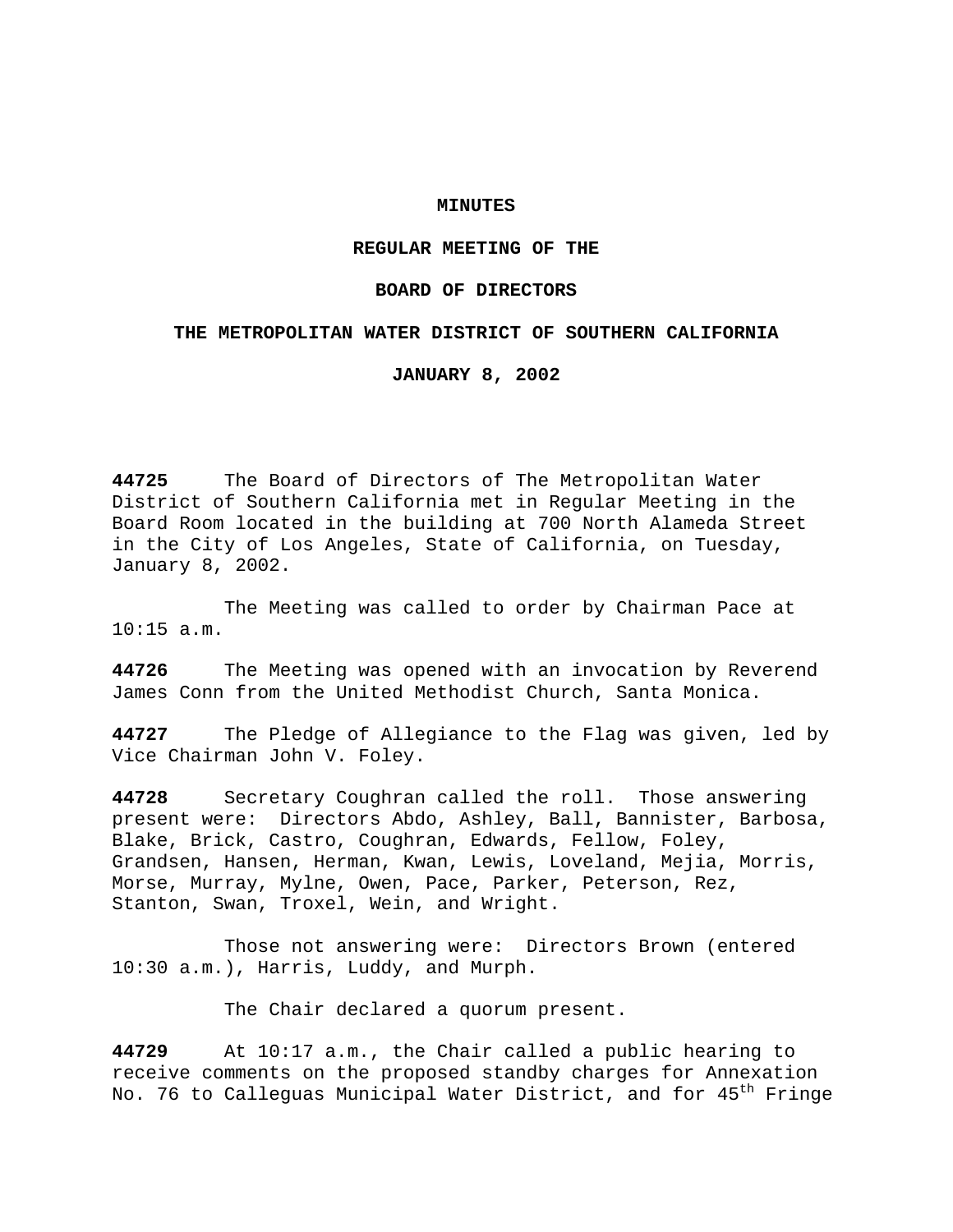Area Annexation to Western Municipal Water District of Riverside County.

No members of the public responded; and after tabulation of the ballots was completed, and with no protests filed, the Chair closed the public hearing at 10:18 a.m.

**44730** Chairman Pace invited members of the public to address the Board on matters within the Board's jurisdiction. No members of the public responded.

**44731** There being no objection, the Chair ordered the reading of the Minutes of the Meeting of December 11, 2001, dispensed with, a copy having been mailed to each Director.

Director Stanton moved, seconded by Director Blake and carried, approving the foregoing Minutes as mailed.

**44732** Chairman Pace presented to Director Gary A. Morse a pin for his five years of service on Metropolitan's Board, representing Central Basin Municipal Water District.

**44733** The General Counsel's letter signed December 21, 2001, was presented, transmitting the credentials evidencing the reappointment by Upper San Gabriel Valley Municipal Water District of Anthony R. Fellow as its representative on Metropolitan's Board for an indefinite term, effective January 1, 2002.

General Counsel Walston reported the credentials had been examined and found legally sufficient, and that the Oath of Office was administered to Director Fellow on January 7, 2002. The Chair ordered the credentials, together with the General Counsel's letter, received and filed.

**44734** Nominating Committee Vice Chairman Fellow reported that the committee met and considered candidates to fill the three positions of nonofficer members of the Executive Committee, each for a two-year term effective January 1, 2002 and ending December 31, 2003. Following the review, the committee submitted as nominees the current incumbents, Timothy F. Brick, John M. Mylne, III, and George Wein.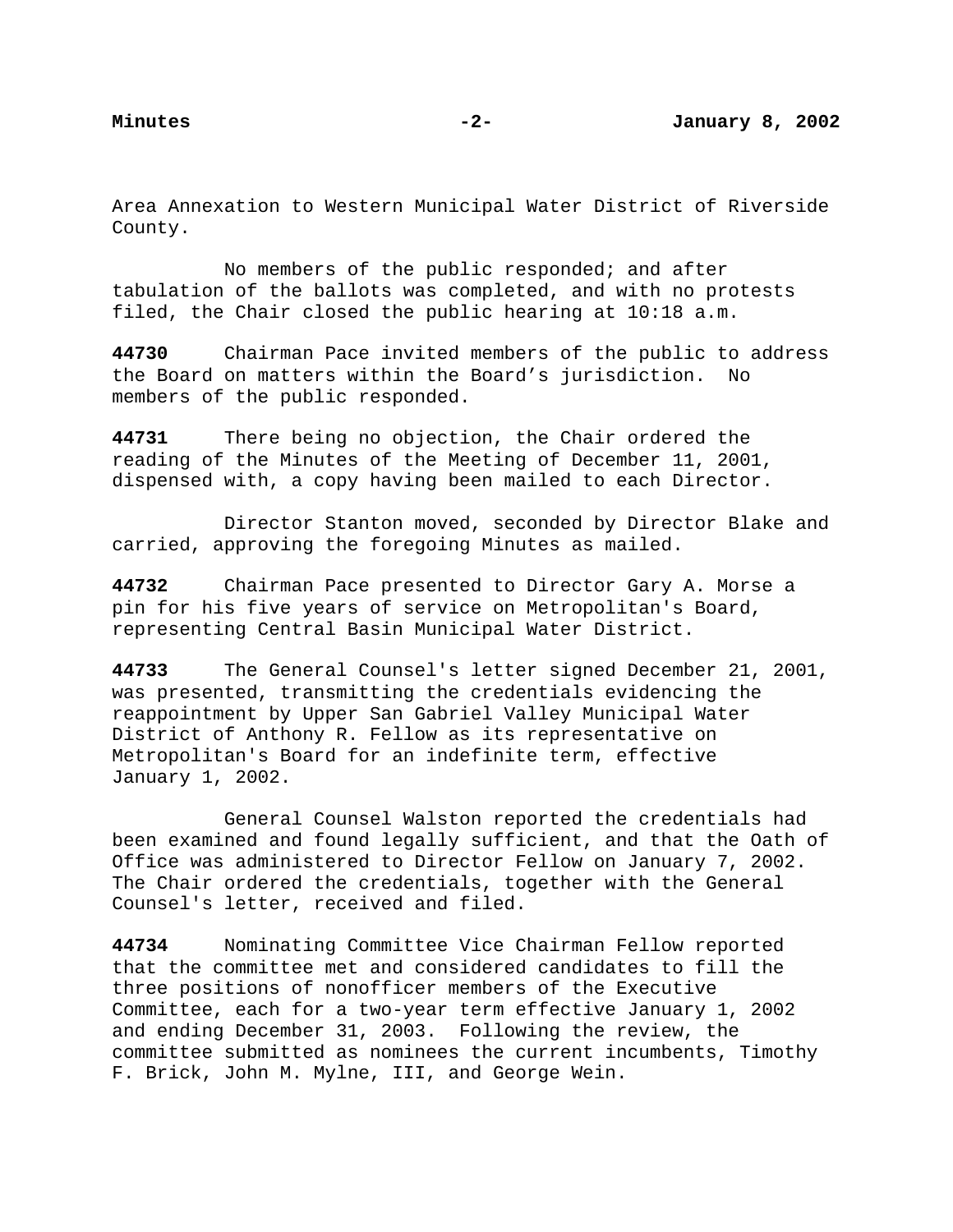Nominating Committee Vice Chairman Fellow then moved, seconded by Director Blake, that the above nominees be elected.

Chairman Pace called for other nominations from the floor. There being none, the Chair called for a vote on the nomination of Directors Brick, Mylne, and Wein to fill the nonofficer positions on the Executive Committee, each for a twoyear term effective January 1, 2002 and ending December 31, 2003. The motion was voted upon and carried.

**44735** Subcommittee on Rules and Ethics Chair Hansen reported the subcommittee, at its meeting today, conducted interviews of candidates for the position of Ethics Officer. As a result of the interviews, it was recommended that two candidates be invited back for an additional interview at the next meeting of the subcommittee on January 15. The subcommittee will then forward its recommendation to the Board in February for action.

**44736** Chairman Pace announced there were no new committee appointments, but at the February meeting he will be appointing new members to the Nominating Committee.

**44737** Chairman Pace reported that on December 12-14 he, along with a number of Metropolitan's Directors, attended the Colorado River Water Users Association annual conference in Las Vegas. Some of the issues discussed were the future visions of the Colorado River, the Mexican Delta, Clean Water Act, and issues related to environmental litigation and legislation with regard to state and federal laws.

Director Brown took his seat at 10:30 a.m.

**44738** Regarding the Colorado River, Bay-Delta and CALFED matters, and the summary of District activities, Chief Executive Officer Gastelum referred to his quarterly report signed January 4, 2002.

Director Lewis requested updated material be sent to the Board on the Cadiz Program while the current public review of the Final EIR/EIS is underway. Chief Executive Officer Gastelum stated it is anticipated that the Bureau of Land Management (BLM) will respond in writing to the protests filed on the BLM's action. The BLM is also planning to follow up with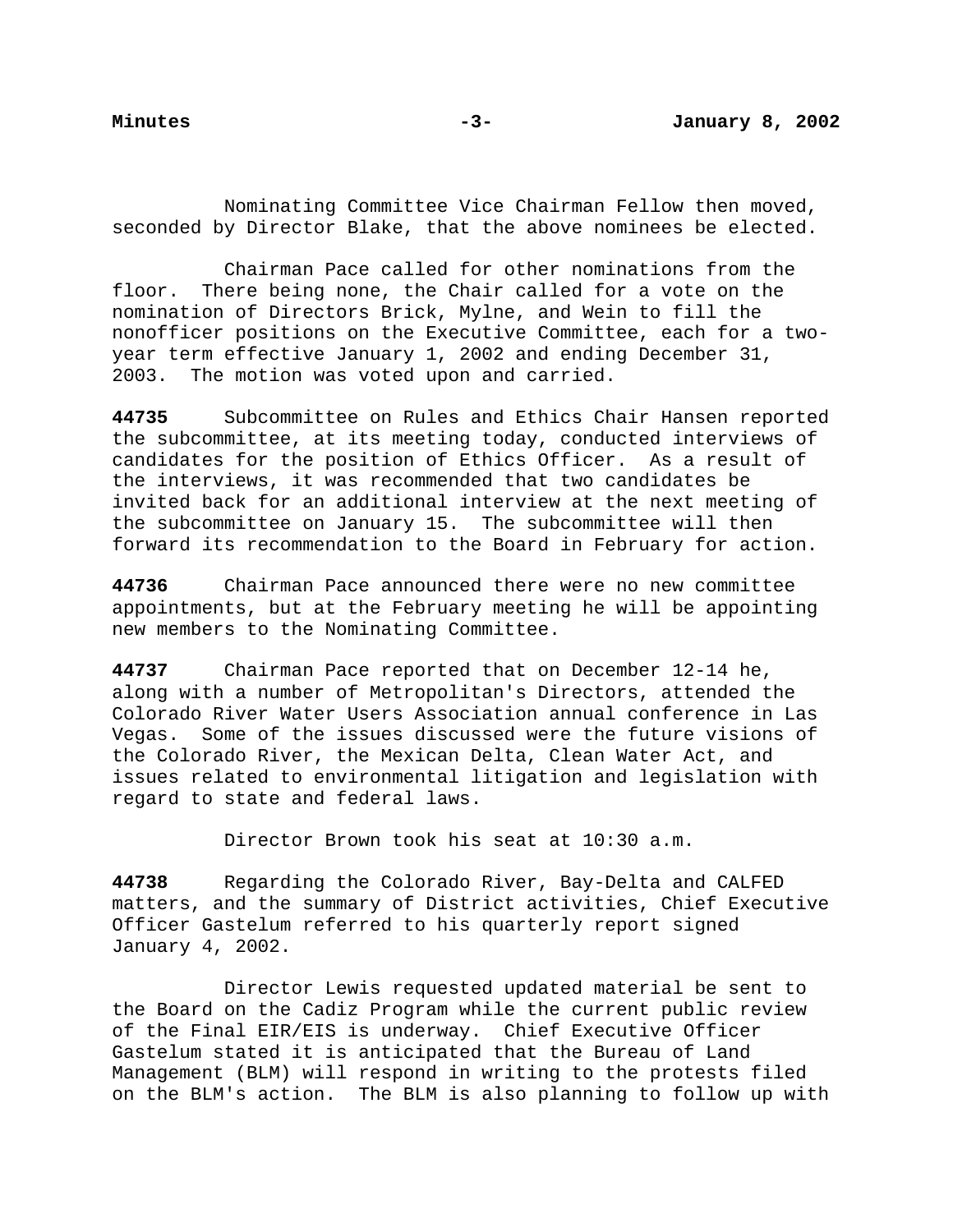a Record of Decision, which would be its decision under the EIS to grant right-of-way and the stipulated conditions. The material from the BLM will be provided to the Board.

Chief Executive Officer Gastelum also asked that the Subcommittee on Rules and Ethics schedule a workshop in February to have a comprehensive review of the economic terms of the agreement and the environmental issues associated with the EIR/EIS for the Cadiz Program. However, the workshop would not be held until after the BLM takes action.

Director Edwards inquired on the status of the Diamond Valley Recreation Group's proposal. Chief Executive Officer Gastelum responded the proposal was completed at the end of last year and staff is in the process of reviewing it, and will present it at the next Executive Committee meeting on January 15, 2002.

**44739** Regarding the Legal Department activities, General Counsel Walston referred to his activity report dated December 27, 2001. Mr. Walston announced his departure from Metropolitan, effective January 31, 2002, to become a Deputy Solicitor with the Department of the Interior. The Board extended its best wishes to Mr. Walston for success on his new appointment.

**44740** The reports of the Standing Committees are as follows:

Chairman Pace reported there was no additional report from the Executive Committee as the committee did not meet in December.

Asset, Real Estate and Infrastructure Policy Committee Chair Peterson reported the committee unanimously approved Agenda Item 8-1. The committee heard presentations on the Real Property Asset Development and Management Program and on infrastructure reliability and replacement. The staff has been requested to return with updates and further details.

Budget, Finance and Investment Committee Chairman Castro reported the committee had a discussion on a line item in the six months financial statement which indicated a ten percent increase in the fixed portion of the O&M budget for the first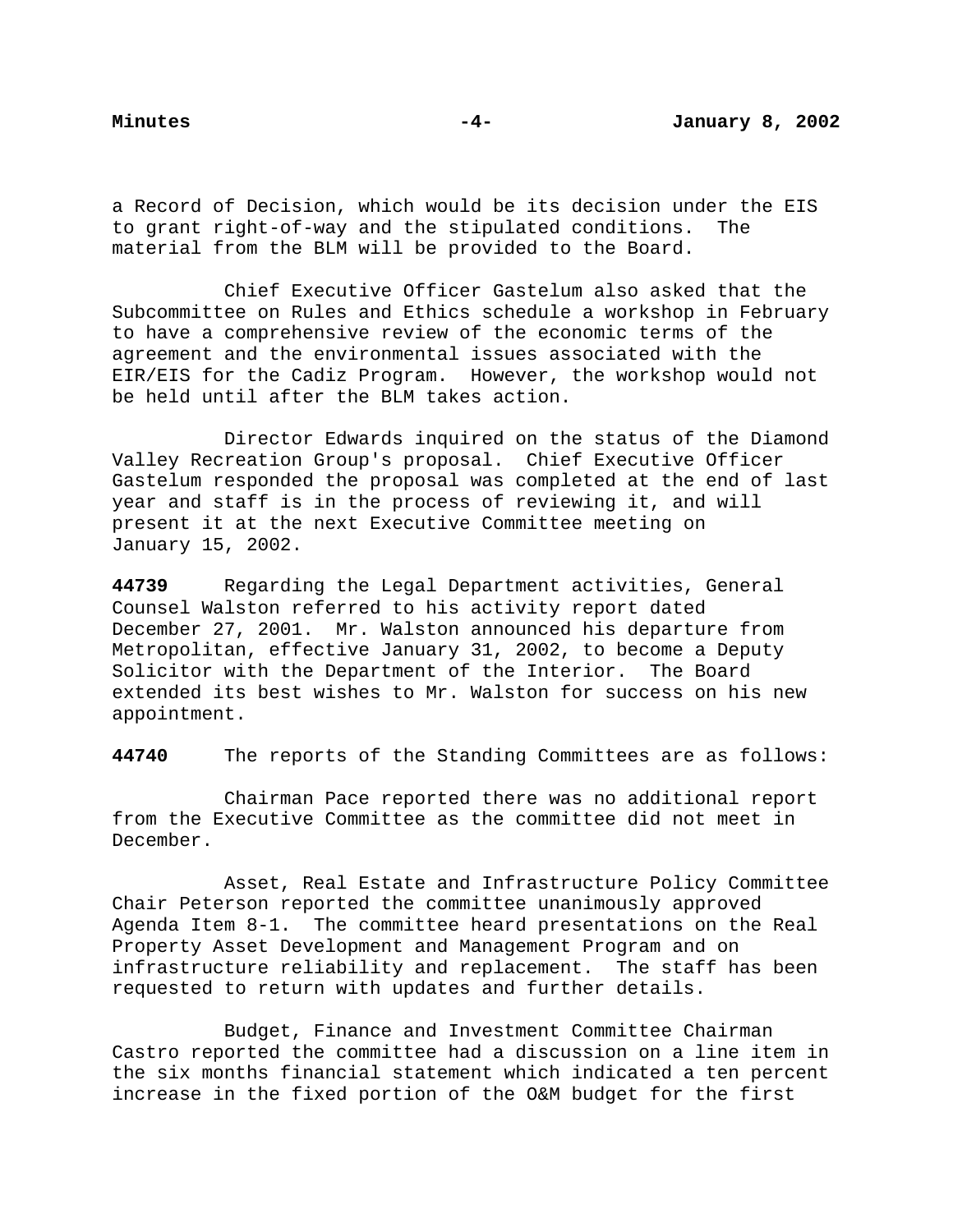six months. The committee unanimously approved Agenda Item 8-4. The committee also discussed and approved Agenda Item 9-1 with revisions made to delete Sections 2 and 3 from the Resolution Giving Notice of Intention to Impose Rates and Charges for Fiscal Year 2002/03, and the deletion of Resolution Giving Notice of Intention to Impose and Suspend Collection of New Demand Charge for Fiscal Year 2002/03.

Communications, Outreach and Legislation Committee Chairman Barbosa reported the committee was requested to add an item to the agenda regarding AB 1058 (Pavley), the air quality bill to reduce climate change impacts and that could potentially impact water resources. Committee Chairman Barbosa stated that the motion to add the item to the committee agenda failed by one vote because it did not receive a unanimous vote due to a lack of a quorum consisting of at least two-thirds of the committee.

Committee Chairman Barbosa stated that AB 1058 has a significant element in Metropolitan's overall legislative strategy for this year. The bill is scheduled to be heard in the Assembly before Metropolitan has its next meeting in February and that it is a matter of urgency to take action now to add the item to the agenda for action. He therefore moved, seconded by Director Ashley, that consideration of AB 1058 be added to the agenda for action by the Board today. Following a discussion of the urgency of any action to be taken on this bill, and whether Metropolitan should even be participating in this bill, the Chair called for a vote on the motion.

The following is a record of the vote on the motion:

Ayes: Burbank (Dir. Brown, 1,061 votes), Calleguas Municipal Water District (Dir. Grandsen, 4,611 votes), Eastern Municipal Water District (Dir. Ashley, 2,314 votes), Glendale (Dir. Rez, 1,353 votes), Inland Empire Utilities Agency (Dir. Troxel, 4,056 votes), Las Virgenes Municipal Water District (Dir. Peterson, 1,101 votes), Los Angeles (Ayes: Dirs. Castro, Herman, and Wein. Absent: Dir. Luddy. 22,777 votes), Pasadena (Dir. Brick, 1,098 votes), San Fernando (Dir. Mejia, 88 votes), Santa Ana (Dir. Coughran, 1,291 votes), Santa Monica (Dir. Abdo, 1,344 votes), Three Valleys Municipal Water District (Dir. Barbosa, 3,024 votes), Torrance (Dir. Wright, 1,407 votes), Upper San Gabriel Valley Municipal Water District (Dir. Fellow,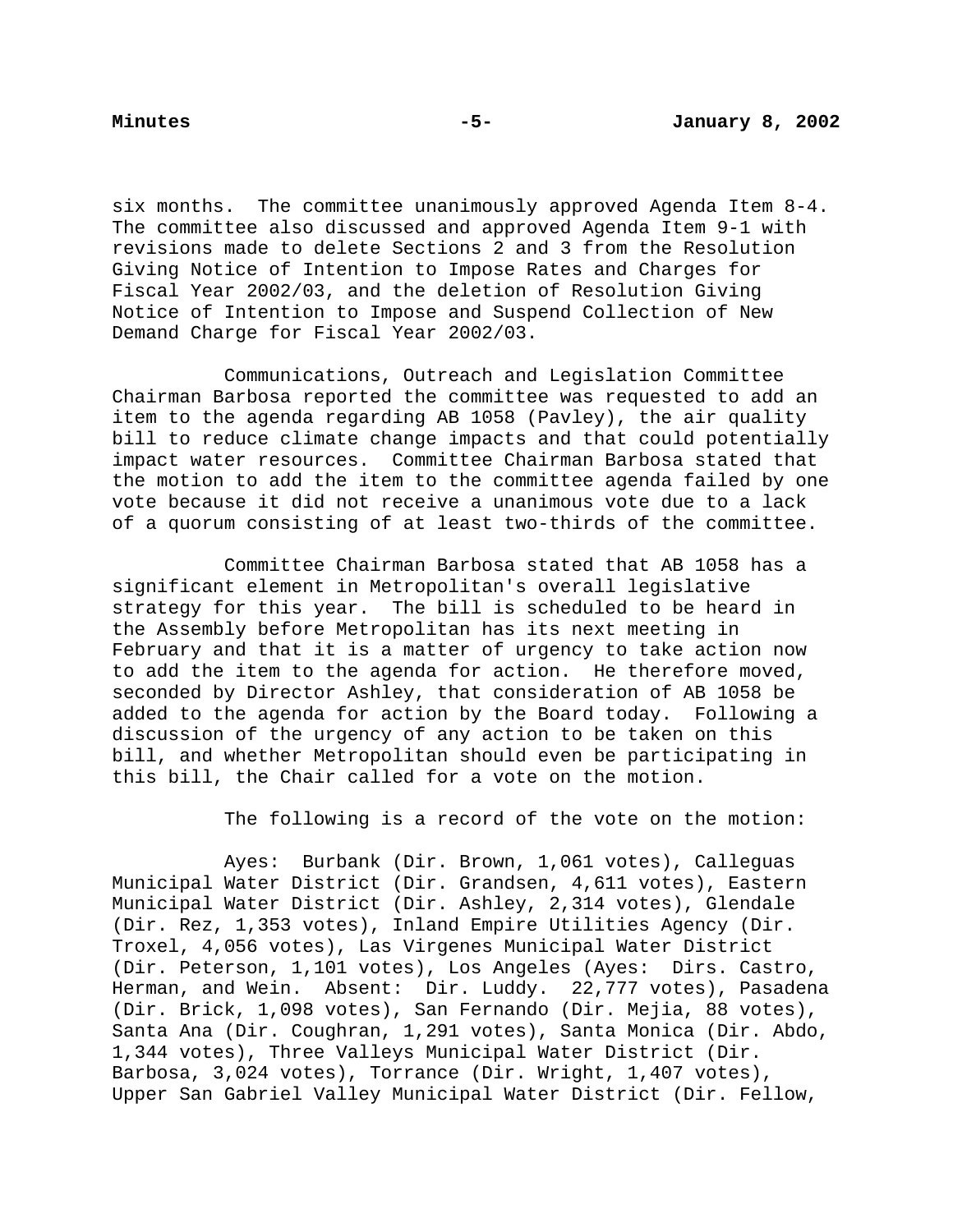4,296 votes), West Basin Municipal Water District (Dirs. Kwan and Murray, 8,086 votes). Total 57,907 votes.

Noes: Anaheim (Dir. Stanton, 2,159 votes), Central Basin Municipal Water District (Dir. Morse, 3,402.50 votes), Foothill Municipal Water District (Dir. Edwards, 728 votes), Fullerton (Dir. Blake, 822 votes), Long Beach (Dir. Hansen, 2,045 votes), Municipal Water District of Orange County (Dirs. Bannister, Foley, Owen, and Swan, 19,827 votes), San Diego County Water Authority (Dirs. Ball, Lewis, Loveland, and Parker, 19,761 votes), San Marino (Dir. Morris, 250 votes), Western Municipal Water District of Riverside County (Dir. Mylne, 3,627 votes). Total 52,621.50 votes.

Abstains: Central Basin Municipal Water District (Dir. Pace, 3,402.50 votes). Total 3,402.50 votes.

Absent: Beverly Hills (Dir. Harris, 1,183 votes), Compton (Dir. Murph, 193 votes). Total 1,376 votes.

The Chair declared the motion did not carry as it did not receive the required two-thirds vote.

Committee Chairman Barbosa reported the committee received a report on the successful Liquid Art campaign, which was covered in several Southland newspapers. The exhibit is scheduled to go to San Diego at the end of this month. The inspection trips to the Colorado River Aqueduct will resume January 23. However, the trips to Northern California are on hold because the Department of Water Resources has closed its facilities to the public. A legislative briefing with staff of the House Resources Committee will be held next week in Los Angeles. This will provide Metropolitan an opportunity to demonstrate that CALFED funding will help our strategies for the Colorado River. The committee also received the SB 60 report, which is an excellent tool to let the Legislature know what and how Metropolitan is doing. The legislative representatives in Washington, D.C. and Sacramento gave reports on current activities. The committee approved Agenda Item 8-6.

Engineering and Operations Committee Chairman Ashley reported the committee approved Agenda Items 8-2, 8-3, 9-3, and 9-4. Agenda Item 9-2 was also approved with a revised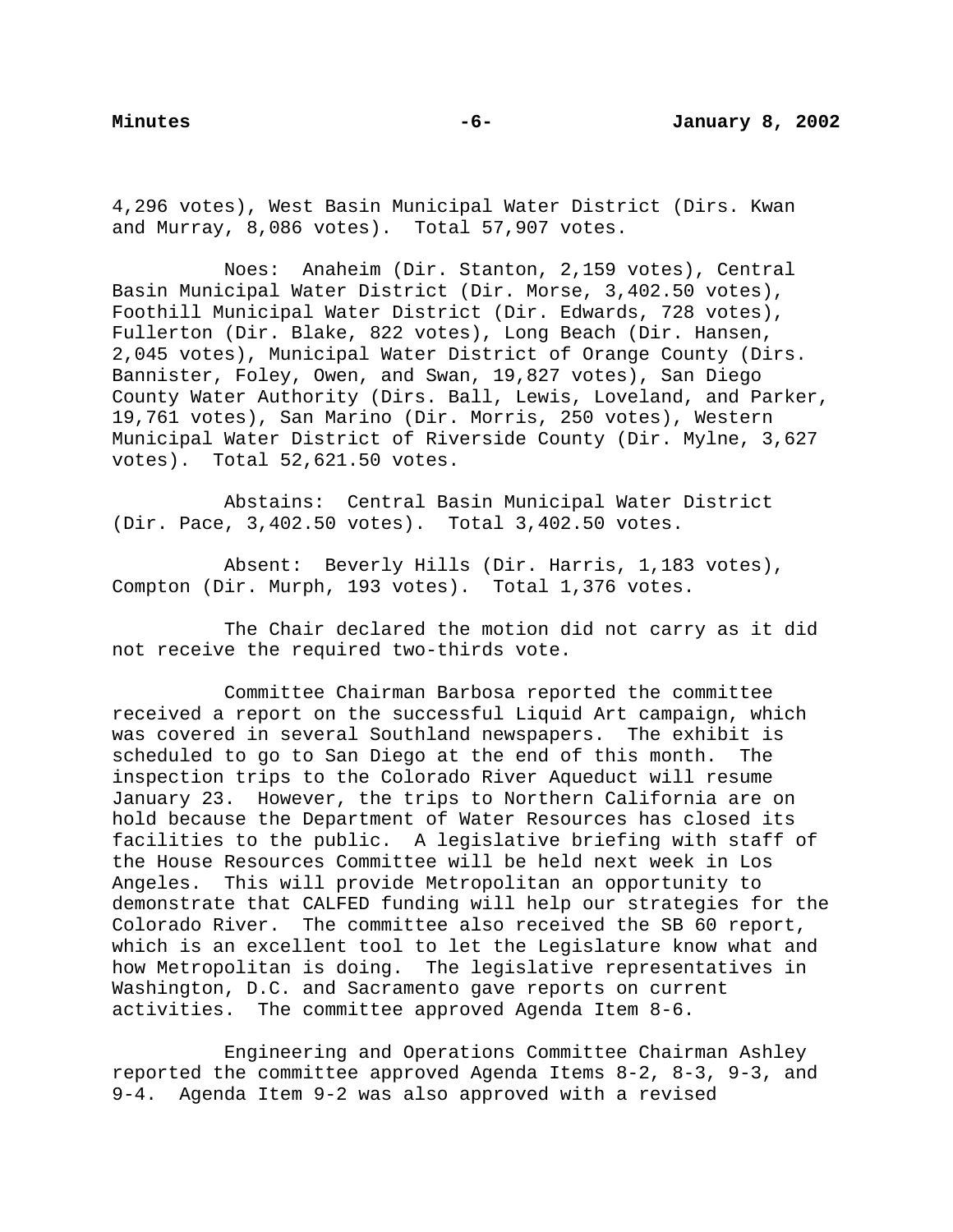recommendation that the Chief Executive Officer enter into contracts not to exceed \$1 million per contract. Director Ashley moved, seconded by Director Murray and carried, that Agenda Items 9-2, 9-3, and 9-4 be added to the Consent Calendar.

Legal, Claims and Personnel Committee Chairman Owen reported the committee unanimously approved Agenda Items 8-5 and 9-8, and requested that Item 9-8 be added to the Consent Calendar. Director Owen also reported that Agenda Item 9-9, the oral report on Metropolitan v. Campus Crusade for Christ, was withdrawn from the agenda.

Water Planning, Quality and Resources Committee Chairman Morse reported the committee heard presentations on the February 2002 Metropolitan Annual Progress Report to the state Legislature; on the environmental documents associated with the Quantification Settlement Agreement, Secretary of the Interior's proposed Implementation Agreement, and the Imperial Irrigation District Water Conservation and Transfer Project. Reports were also received on the early water supply outlook for 2002, and an update on the Integrated Resources Plan. The committee approved Agenda Item 9-7, the execution of an agreement based on the Sacramento Valley Phase 8 Short-Term Workplan Settlement Principles, and requested that it be added to the Consent Calendar. Committee Chairman Morse urged the staff to take into consideration the comments that were received regarding fulfilling the Board-adopted principles when finalizing the agreement.

Director Morris moved, seconded by Director Blake and carried, and the Board approved the Consent Calendar Items, **M.I. 44741** through **M.I. 44750,** as follows:

**44741** Adopted the California Environmental Quality Act (CEQA) determination and (a) authorized Appropriation No. 15383 in the amount of \$640,000 from the Pay-As-You-Go Fund; (b) authorized the Chief Executive Officer to have all work performed; and (c) delegated to the Chief Executive Officer the authority to award a contract to Oracle Corporation exceeding \$250,000 for software and services to implement Oracle's E-Commerce software, as set forth in the letter signed by the Chief Executive Officer on December 17, 2001. This option will significantly improve the purchasing system and services by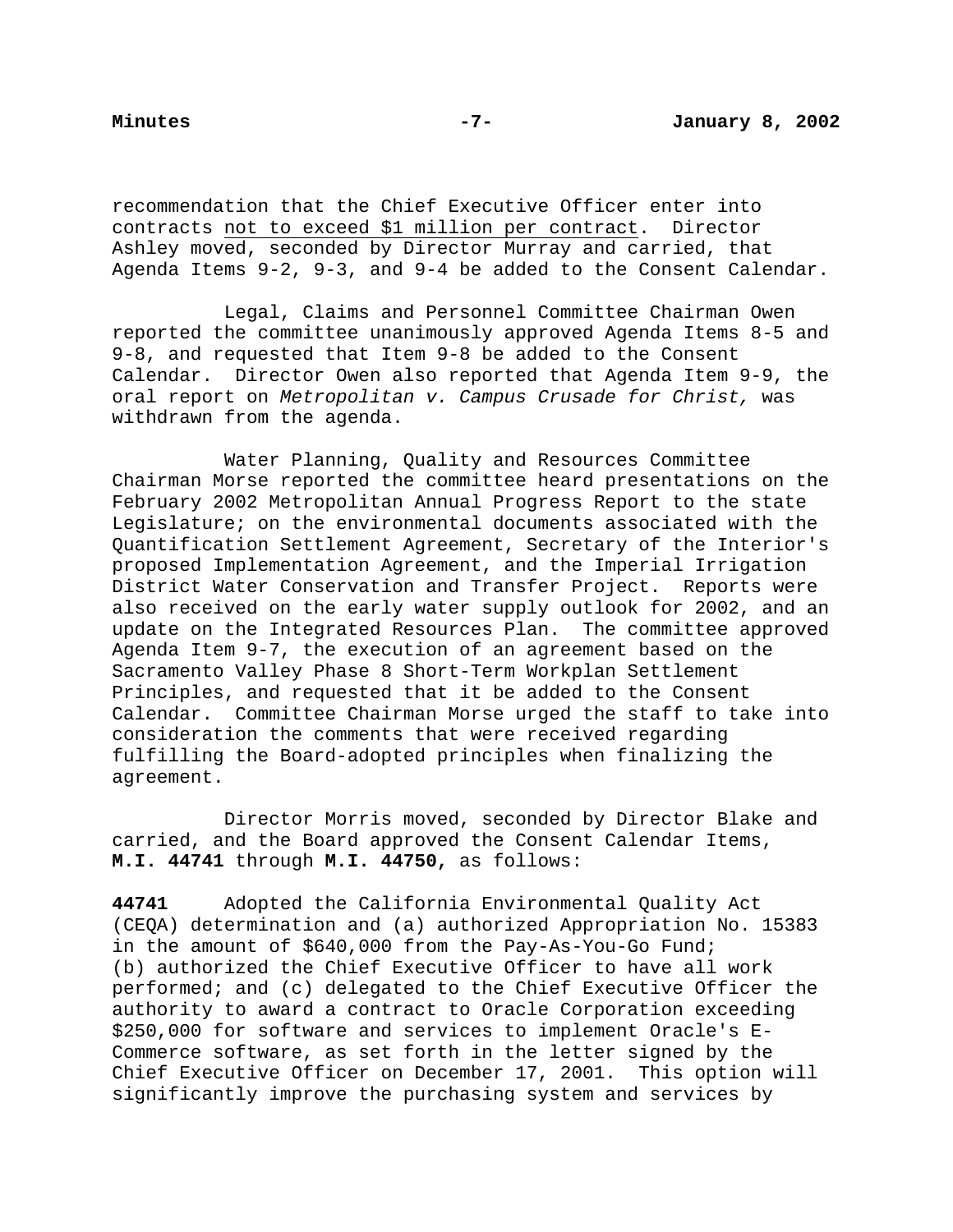providing a more functional purchasing application that is easier to use and yields purchasing efficiencies.

**44742** Adopted the CEQA determination and (a) authorized an increase of \$2.7 million in Appropriation No. 15173, No. 8, from the Construction Funds; (b) authorized the Chief Executive Officer to have all work performed as described in the letter signed by the Chief Executive Officer on December 17, 2001; and (c) awarded a construction contract in the amount of \$2.03 million to Steve Bubalo Construction Co. for the service center/warehouse demolition and reclaimed washwater line installation at the Jensen filtration plant as part of the Jensen and Mills Oxidation Retrofit Program.

**44743** To implement improvements and to maintain and enhance the reliability of the Colorado River Aqueduct (CRA), the Board adopted the CEQA determinations for all projects described in the letter signed by the Chief Executive Officer on December 17, 2001, and appropriated \$8.22 million in budgeted funds, as follows:

CRA Conveyance: \$3,250,000 from Appropriation No. 15373, No. 2, from Construction Funds CRA Pumping Plants: \$4,289,000 from Appropriation No. 15374, No. 2, from Construction Funds CRA Electrical/Power: \$410,000 from Appropriation No. 15384 from Construction Funds CRA Discharge Containment: \$271,000 from Appropriation No. 15385 from Construction Funds

**44744** Adopted the CEQA determination and resolutions providing in substance that Metropolitan elects to be allocated that additional portion of revenue from taxes levied on redevelopment property which is attributable to any increase in Metropolitan's base year tax rate applied to the incremental assessed value of the project property, as set forth in the letter signed by the Chief Executive Officer on December 17, 2001, as follows:

**Resolution 8790** Rosemead Redevelopment Project Area No. 2 in the city of Rosemead, county of Los Angeles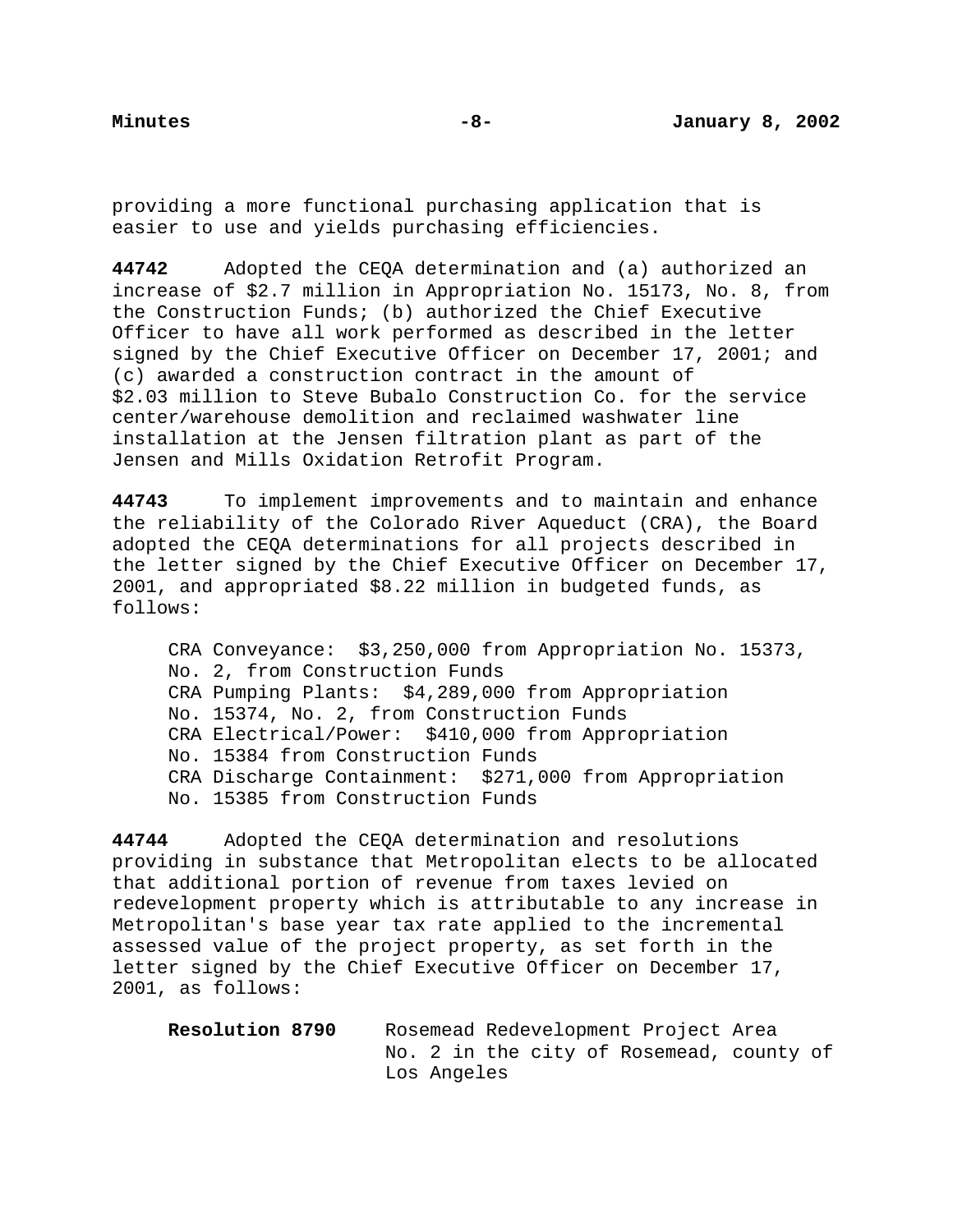- **Resolution 8791** Artesia Redevelopment Project Area in the city of Artesia, county of Los Angeles
- **Resolution 8792** Orange Merged and Amended Redevelopment Project in the city of Orange, county of Orange
- **Resolution 8793** El Toro-Marine Corps Air Station Redevelopment Project in the unincorporated area of Orange County
- **Resolution 8794** Huntington Beach Southeast Coastal Redevelopment Project in the city of Huntington Beach, county of Orange
- **Resolution 8795** Mission Boulevard Redevelopment Project in the city of Montclair, county of San Bernardino

each resolution entitled:

**RESOLUTION OF THE BOARD OF DIRECTORS OF THE METROPOLITAN WATER DISTRICT OF SOUTHERN CALIFORNIA ELECTING TO RECEIVE ALLOCATION OF TAXES PURSUANT TO PROVISIONS OF THE COMMUNITY REDEVELOPMENT LAW**

**44745** Adopted the CEQA determination and approved changes to the Administrative Code set forth in Attachment 1 to the letter signed by the General Counsel on December 21, 2001, to reflect the new committee structure approved by the Board at its December 2001 meeting, effective January 1, 2002.

**44746** Adopted the CEQA determination and authorized (a) an increase of \$5.92 million in Appropriation No. 15171, No. 3, from the Construction Funds; and (b) the Chief Executive Officer to enter into contracts not to exceed \$1 million per contract to have all preliminary design work and environmental documentation performed, as set forth in the letter signed by the Chief Executive Officer on December 17, 2001, with the above revision.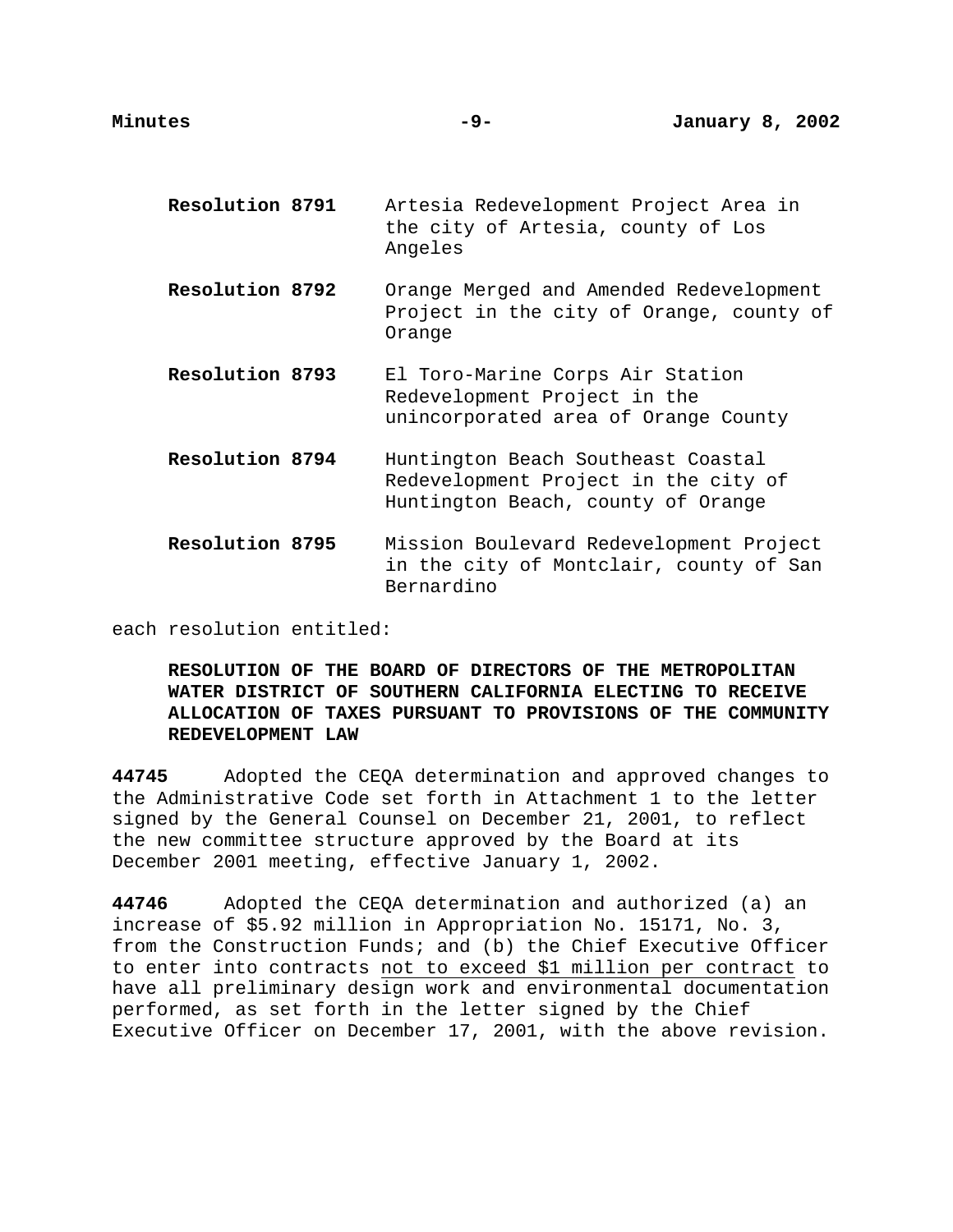**44747** Adopted the CEQA determination and delegated authority to the Chief Executive Officer to enter into an agreement with the successful respondent for Request for Proposal No. 468 to provide construction management services for the Arrowhead Tunnels of the Inland Feeder Program, as set forth in the letter signed by the Chief Executive Officer on December 17, 2001.

Directors Ball, Lewis, Loveland, and Parker requested to be recorded as abstaining.

**44748** Adopted the CEQA determination and approved (a) the addition of the muck disposal sites and the expanded Strawberry Creek staging area for the Arrowhead Tunnels; and (b) construction of pipeline connection between San Bernardino Valley Municipal Water District's Foothill Pipeline and Metropolitan's proposed Highland Pipeline and utilize existing Inland Feeder Program funding to cover the cost, as set forth in the letter signed by the Chief Executive Officer on December 19, 2001.

Directors Ball, Lewis, Loveland, and Parker requested to be recorded as abstaining.

**44749** Adopted the CEQA determination and authorized the execution of an agreement based on the Sacramento Valley Phase 8 Short-Term Workplan Settlement Principles, as set forth in the letter signed by the Chief Executive Officer on December 19, 2001.

Director Owen requested to be recorded as voting no.

**44750** Adopted the CEQA determination and authorized the Chief Executive Officer to execute the Protest Dismissal Agreement among Metropolitan, Coachella Valley Water District (CVWD), Imperial Irrigation District (IID), and San Diego County Water Authority (SDCWA) dismissing Metropolitan's and CVWD's protests of the State Water Resources Control Board approval of the IID/SDCWA Agreement for transfer of water from IID to SDCWA, as set forth in the letter jointly signed by the Chief Executive Officer and the General Counsel on December 26, 2001.

Directors Bannister, Foley, and Swan requested to be recorded as abstaining.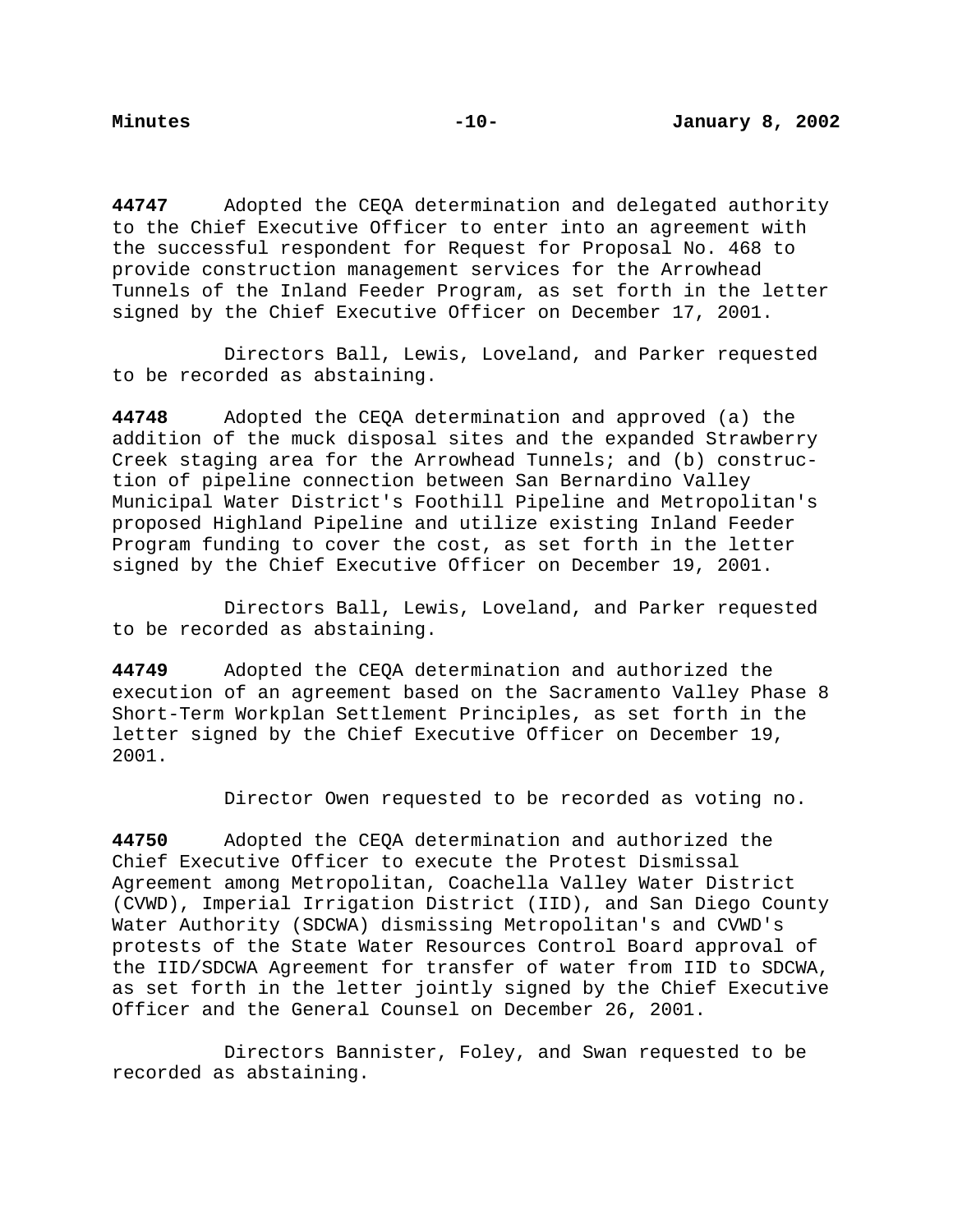Directors Kwan and Stanton withdrew from the Meeting at 11:15 a.m.

**44751** Chief Executive Officer Gastelum reported that the proposed water bond initiative item was discussed at length yesterday at the meeting of the Communications, Outreach and Legislation Committee. Mr. Gastelum recommended that the Board support this item and for Metropolitan to seek the member agencies' support for this initiative. He stated that a major component of the bond initiative would provide funding needed for CALFED for the next five years, particularly for storage.

Director Ball stated his concern of moving ahead with supporting this initiative until a team effort has been made with the member agencies and all concerned in order to wage a successful campaign. Director Ball then moved, seconded by Director Bannister, that this item be put over for one month.

Following further comments, the Chair called for a vote on the motion.

The following is a record of the vote on the motion to put this item over for one month:

Ayes: Municipal Water District of Orange County (Dir. Bannister, 4,956.75 votes), San Diego County Water Authority (Dirs. Ball, Lewis, Loveland, and Parker, 19,761 votes). Total 24,717.75 votes.

Noes: Burbank (Dir. Brown, 1,061 votes), Calleguas Municipal Water District (Dir. Grandsen, 4,611 votes), Central Basin Municipal Water District (Dirs. Morse and Pace, 6,805 votes), Eastern Municipal Water District (Dir. Ashley, 2,314 votes), Foothill Municipal Water District (Dir. Edwards, 728 votes), Fullerton (Dir. Blake, 822 votes), Glendale (Dir. Rez, 1,353 votes), Inland Empire Utilities Agency (Dir. Troxel, 4,056 votes), Las Virgenes Municipal Water District (Dir. Peterson, 1,101 votes), Long Beach (Dir. Hansen, 2,045 votes), Los Angeles (Ayes: Dirs. Castro, Herman, and Wein. Absent: Dir. Luddy. 22,777 votes), Municipal Water District of Orange County (Dirs. Foley, Owen, and Swan, 14,870.25 votes), Pasadena (Dir. Brick, 1,098 votes), San Fernando (Dir. Mejia, 88 votes), San Marino (Dir. Morris, 250 votes), Santa Ana (Dir. Coughran, 1,291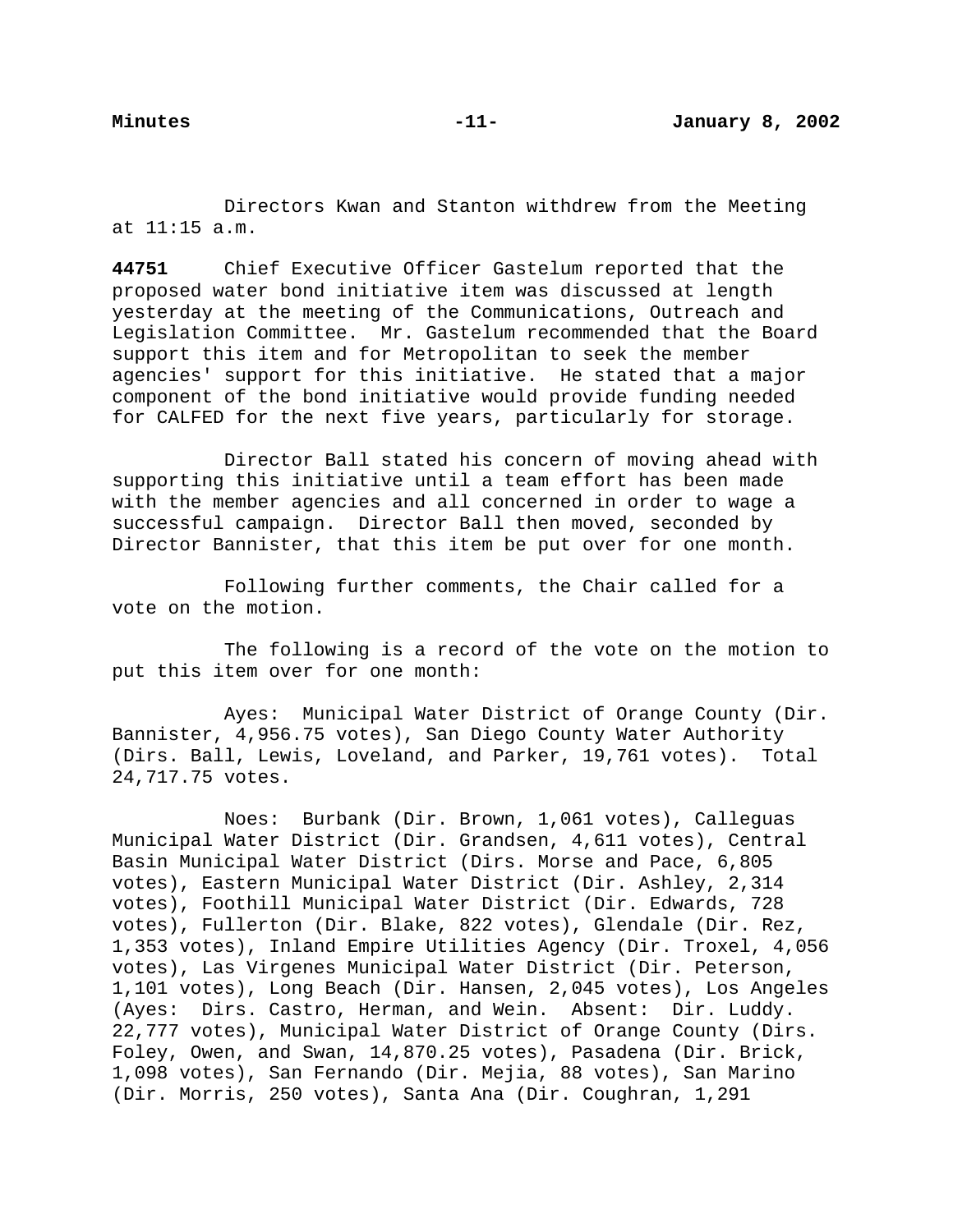votes), Santa Monica (Dir. Abdo, 1,344 votes), Three Valleys Municipal Water District (Dir. Barbosa, 3,024 votes), Torrance (Dir. Wright, 1,407 votes), Upper San Gabriel Valley Municipal Water District (Dir. Fellow, 4,296 votes), West Basin Municipal Water District (No: Dir. Murray. Absent: Dir. Kwan. 8,086 votes), Western Municipal Water District of Riverside County (Dir. Mylne, 3,627 votes). Total 87,054.25 votes.

Abstains: None.

Absent: Anaheim (Dir. Stanton, 2,159 votes), Beverly Hills (Dir. Harris, 1,183 votes), Compton (Dir. Murph, 193 votes). Total 3,535 votes.

The Chair declared the motion did not carry.

Communications, Outreach and Legislation Committee Chairman Barbosa then moved, seconded by Director Morris and carried, that the Board adopt the CEQA determination and express Board support for the "Water Security, Clean Drinking Water, Coastal and Beach Protection Act of 2002", as set forth in the letter signed by the Chief Executive Officer on December 20, 2001.

Directors Ball, Lewis, Loveland, and Parker requested to be recorded as abstaining.

Directors Kwan and Stanton returned to the Meeting at  $11:20$  a.m.

Directors Abdo and Hansen withdrew from the Meeting at 11:20 a.m.

**44752** Regarding the apportionment of revenues and setting of water rates and charges to raise firm revenues, and the adoption of resolutions giving notice of intention to impose rates and charges, Director Swan stated he supported the revised recommendation approved by the Budget, Finance and Investment Committee. However, for clarification purposes, Director Swan requested that the recommendation as set forth in the letter signed by the Chief Executive Officer on December 19, 2001, and revised by the committee, be approved with an addition to the recommendation. Director Swan therefore moved, seconded by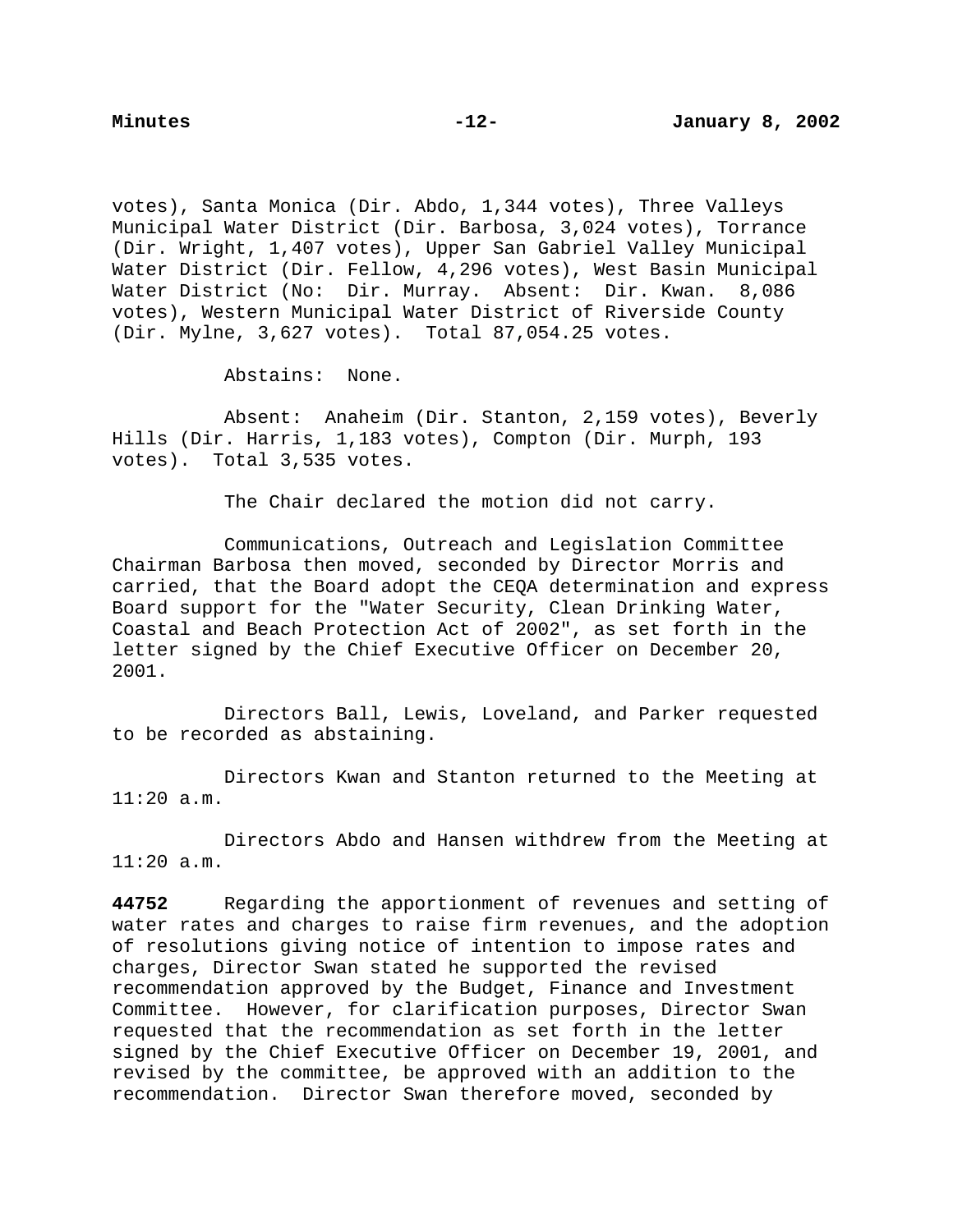Budget, Finance and Investment Committee Chairman Castro, that the Board:

Adopt the CEQA determination and

a. Set a time for a hearing of the Budget, Finance and Investment Committee at which interested parties may present their views regarding the Chief Executive Officer's recommendation. The water rates and charges for the first six months of fiscal year 2002/03 will remain unchanged. It is recommended that the rates and charges effective January 1, 2003, be set by the Board as defined in the letter signed by the Chief Executive Officer on December 19, 2001.

|                                                         | Current        | New            |
|---------------------------------------------------------|----------------|----------------|
|                                                         | Rate Structure | Rate Structure |
|                                                         | (Effective     | (Effective)    |
|                                                         | January 1,     | January 1,     |
|                                                         | 2002)          | 2003)          |
| Tier 1 Supply Rate (\$/af)                              | N/A            | \$73           |
| Tier 2 Supply Rate (\$/af)                              | N/A            | \$154          |
| System Access Rate $(\frac{\xi}{af})$                   | N/A            | \$141          |
| System Power Rate (\$/af)                               | N/A            | \$89           |
| Water Stewardship Rate (\$/af)                          | N/A            | \$23           |
| Full Service Untreated Water Rate<br>$(\frac{\xi}{a}f)$ | \$349          | N/A            |
| Seasonal Shift Untreated Water Rate<br>$(\$/af)$        | \$289          | N/A            |
| Long-term Storage Water Rate (\$/af)                    | \$233          | \$233          |
| Interim Agricultural Water Program<br>$(\$/af)$         | \$236          | \$236          |
| Treatment Surcharge (\$/af)                             | \$82           | \$82           |
| Readiness-to-Serve Charge (\$M)                         | \$80.0         | \$80.0         |
| Capacity Reservation Charge (\$/cfs)                    | N/A            | \$6,100        |
| Peaking Surcharge (\$/cfs)                              | N/A            | \$18,300       |
| Connection Maintenance Charge (\$M)                     | \$2.9          | N/A            |
|                                                         |                |                |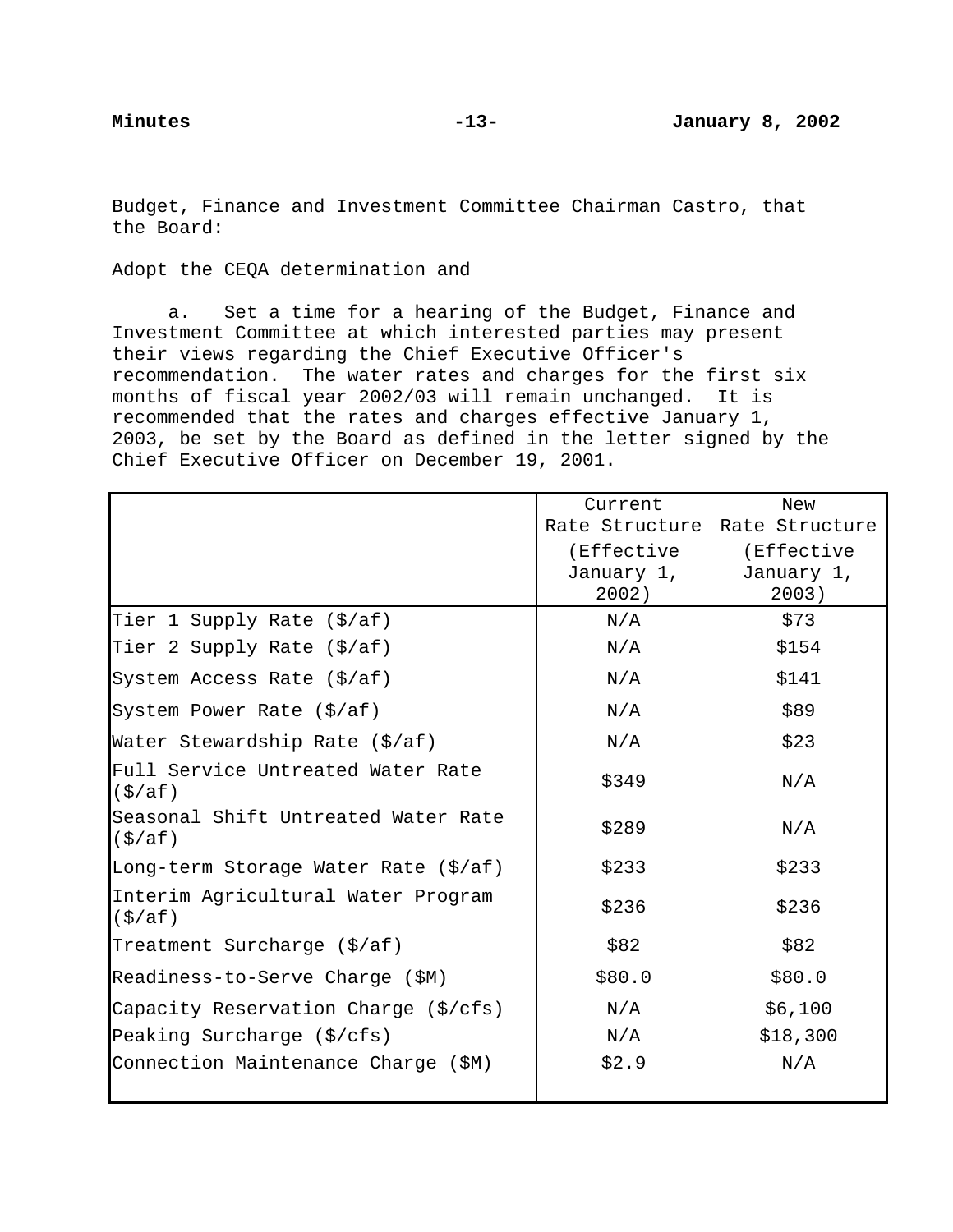b. Adopt the following resolutions:

1. Resolution of intention **(Resolution 8796)** to impose rates and charges to be effective January 1, 2003, and to direct further actions in connection herewith in the form shown as Attachment 1 to the foregoing letter with the deletions of Sections 2 and 3 on page 3 of the resolution, said resolution entitled:

**RESOLUTION OF THE BOARD OF DIRECTORS OF THE METROPOLITAN WATER DISTRICT OF SOUTHERN CALIFORNIA GIVING NOTICE OF INTENTION TO IMPOSE RATES AND CHARGES FOR FISCAL YEAR 2002/03 AND TO DIRECT FURTHER ACTIONS IN CONNECTION THEREWITH**

2. Resolution of intention **(Resolution 8797)** to impose the Readiness-to-Serve (RTS) Charge in the form shown as Attachment 2 to the foregoing letter, declaring the Board's intention (i) at its March 12, 2002 meeting to consider and act upon the Chief Executive Officer's recommendation to impose a Readiness-to-Serve Charge, and (ii) at its May 14, 2002 meeting to consider and act upon the Chief Executive Officer's recommendation to impose standby charges within the territories of member agencies that have requested that charge as a means of collecting all or a portion of their RTS Charge, said resolution entitled:

**RESOLUTION OF THE BOARD OF DIRECTORS OF THE METROPOLITAN WATER DISTRICT OF SOUTHERN CALIFORNIA GIVING NOTICE OF INTENTION TO IMPOSE A READINESS-TO-SERVE CHARGE FOR FISCAL YEAR 2002/03**

3. Resolution of intention **(Resolution 8798)** to impose a Capacity Reservation Charge and Peaking Surcharge in the form shown as Attachment 3 to the foregoing letter, declaring the Board's intention, at its March 12, 2002 meeting to consider and act upon the Chief Executive Officer's recommendation to impose a Capacity Reservation Charge and Peaking Surcharge, said resolution entitled: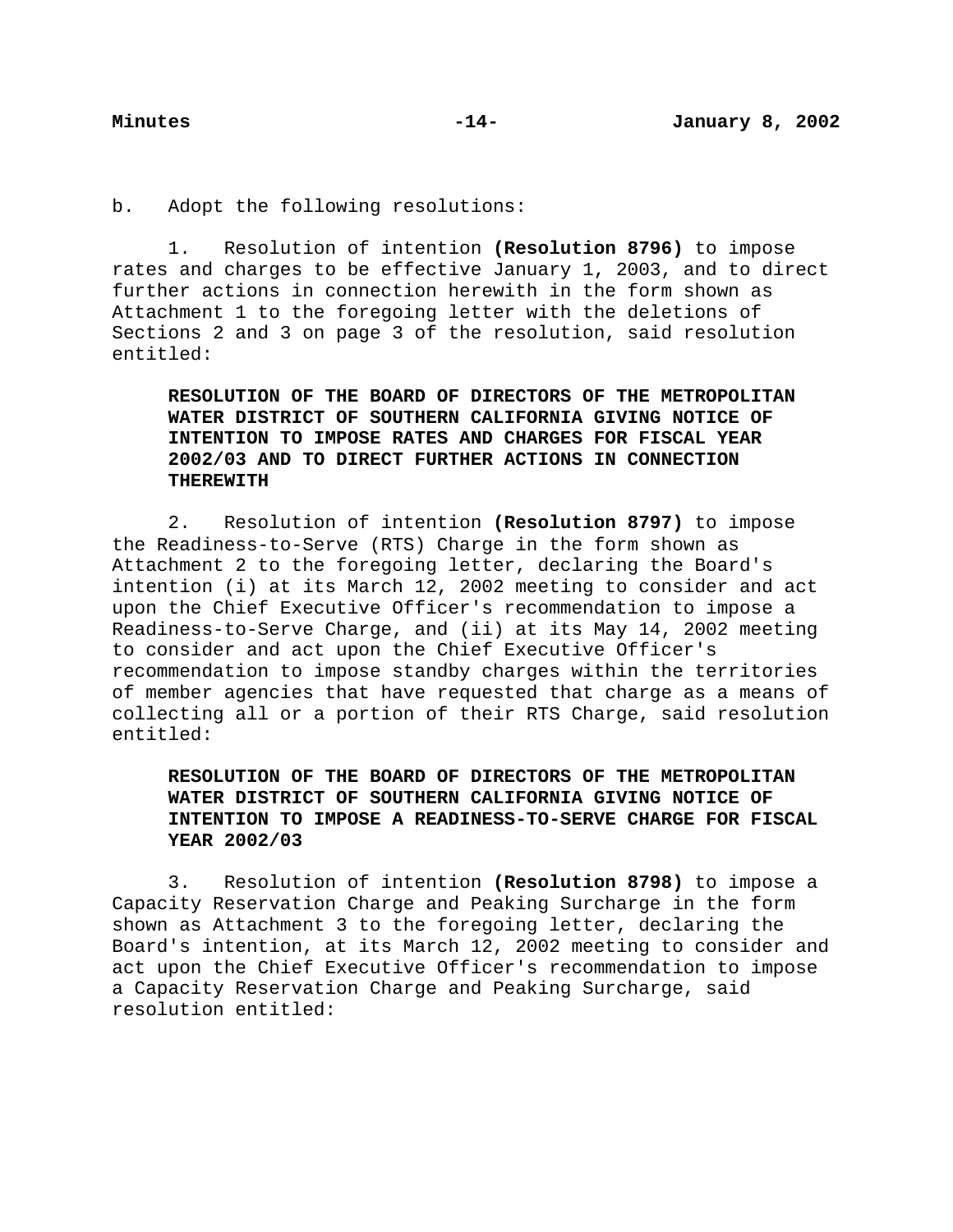# **RESOLUTION OF THE BOARD OF DIRECTORS OF THE METROPOLITAN WATER DISTRICT OF SOUTHERN CALIFORNIA GIVING NOTICE OF INTENTION TO IMPOSE A CAPACITY RESERVATION CHARGE AND A PEAKING SURCHARGE FOR FISCAL YEAR 2002/03**

4. (Deletion of Resolution of intention to impose a New Demand Charge).

# Addition to the motion:

"The Board remains fully committed to implementing an appropriate and justified infrastructure growth charge as approved in the Board's previous action adopting the new rate structure and directs staff to establish a process to develop the mechanism that will allow Metropolitan to recover its costs for infrastructure associated with increasing system demands within three months."

Director Morris commented on the deletion of the Resolution of intent to impose a New Demand Charge (NDC) and its effects on some of the member agencies. Director Morris therefore moved a substitute motion to take the recommendation from the Budget, Finance and Investment Committee and reinsert the Resolution of intention to impose a New Demand Charge at the current level and suspend collection of the NDC for fiscal year 2002/03.

The substitute motion died for lack of a second.

Following further discussion, the Chair called for a vote on the original motion by Director Swan.

The following is a record of the vote on the motion:

Ayes: Anaheim (Dir. Stanton, 2,159 votes), Burbank (Dir. Brown, 1,061 votes), Calleguas Municipal Water District (Dir. Grandsen, 4,611 votes), Central Basin Municipal Water District (Dirs. Morse and Pace, 6,805 votes), Eastern Municipal Water District (Dir. Ashley, 2,314 votes), Foothill Municipal Water District (Dir. Edwards, 728 votes), Fullerton (Dir. Blake, 822 votes), Glendale (Dir. Rez, 1,353 votes), Inland Empire Utilities Agency (Dir. Troxel, 4,056 votes), Los Angeles (Ayes: Dirs. Castro, Herman, and Wein. Absent: Dir. Luddy. 22,777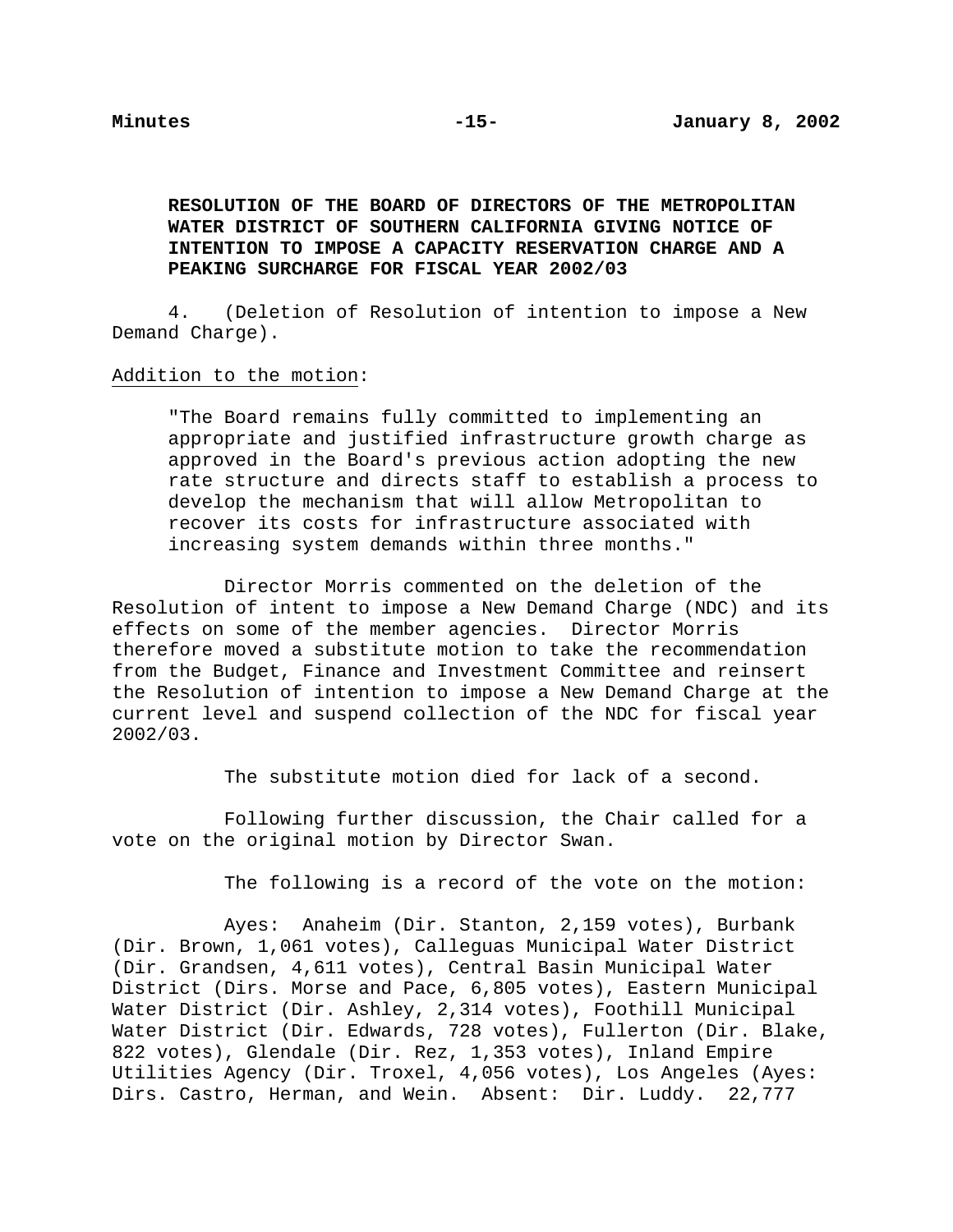votes), Municipal Water District of Orange County (Dirs. Foley, Owen, and Swan, 14,870.25 votes), Pasadena (Dir. Brick, 1,098 votes), San Diego County Water Authority (Dirs. Ball, Lewis, Loveland, and Parker, 19,761 votes), San Fernando (Dir. Mejia, 88 votes), San Marino (Dir. Morris, 250 votes), Santa Ana (Dir. Coughran, 1,291 votes), Three Valleys Municipal Water District (Dir. Barbosa, 3,024 votes), Torrance (Dir. Wright, 1,407 votes), Upper San Gabriel Valley Municipal Water District (Dir. Fellow, 4,296 votes), West Basin Municipal Water District (Dirs. Kwan and Murray, 8,086 votes), Western Municipal Water District of Riverside County (Dir. Mylne, 3,627 votes). Total 104,484.25 votes.

Noes: Las Virgenes Municipal Water District (Dir. Peterson, 1,101 votes), Municipal Water District of Orange County (Dir. Bannister, 4,956.75 votes). Total 6,057.75 votes.

Abstains: None.

Absent: Beverly Hills (Dir. Harris, 1,183 votes), Compton (Dir. Murph, 193 votes), Long Beach (Dir. Hansen, 2,045 votes), Santa Monica (Dir. Abdo, 1,344 votes). Total 4,765 votes.

The Chair declared the motion carried by a vote of 104,484.25 ayes, 6,057.75 noes, and 4,765 absent.

**44753** The following communications were submitted to the Board for information:

- a. Status report for the Inland Feeder Project for the month ending November 2001, signed by the Chief Executive Officer on December 17, 2001.
- b. Transmittal of February 2002 Metropolitan Annual Progress Report to the California State Legislature on Achievements in Conservation, Recycling, and Groundwater Recharge, signed by the Chief Executive Officer on December 17, 2001.